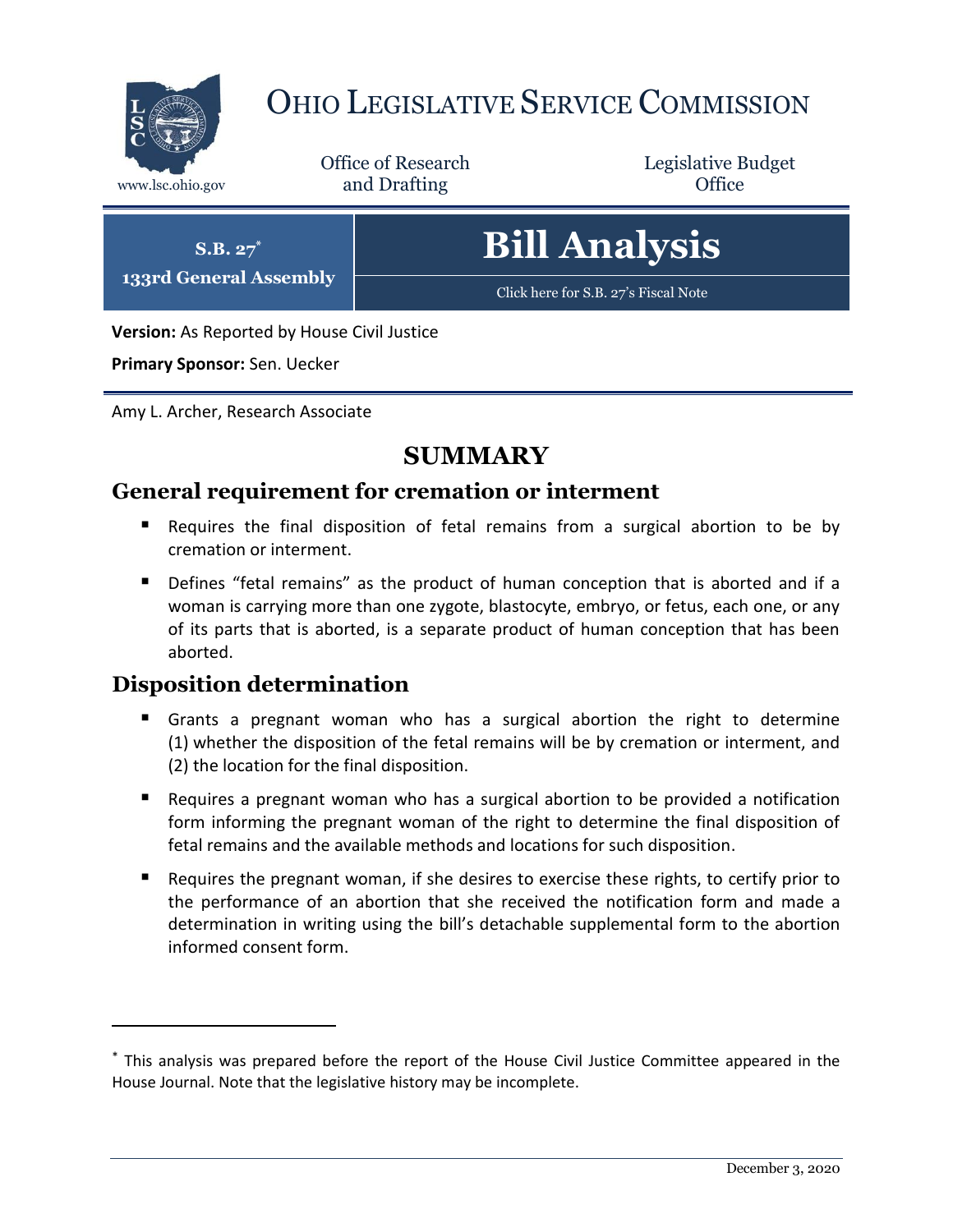- Provides that if the woman chooses not to exercise her rights, the abortion facility who performed the surgical abortion will determine whether the final disposition will be by cremation or interment.
- Requires parental consent by a parent, guardian, or custodian for a final disposition determination if the pregnant woman is under 18 years of age, unmarried, and unemancipated, unless a court order authorizing consent to the abortion was issued.
- Requires the Director of Health to prescribe the detachable supplemental form, appended to the abortion informed consent form, to include the following information:
	- Whether the pregnant woman has indicated a method of disposition, and the preferred method selected;
	- Whether the pregnant woman has indicated a preference as to the location of disposition of the fetal remains;
	- $\Box$  The signature of the physician inducing or performing the abortion;
	- A medical identification number for the woman (but not the pregnant woman's printed name or signature).
- Requires, if a pregnant woman is carrying more than one zygote, blastocyte, embryo, or fetus, that each one aborted must be represented on its own form for abortion informed consent and the determination of the disposition of the remains or parental consent to the disposition.

#### **Abortion facility requirements**

- **Prohibits an abortion facility from releasing fetal remains until the facility obtains a final** disposition determination or if applicable, parental consent to the determination.
- Permits an abortion facility to arrange for the cremation or interment of fetal remains if the final disposition determination has been made or, if applicable, consented to.
- Requires an abortion facility to document in the woman's medical record the final disposition determination, and if applicable, parental consent to the determination.
- Requires an abortion facility to have written policies and procedures for cremation or interment of fetal remains from surgical abortions performed or induced in the facility.
- Requires an abortion facility to develop and maintain a written list of locations at which it provides or arranges for the final disposition of fetal remains from surgical abortions.
- Requires an abortion facility to pay for the cremation or interment of the fetal remains.
- **Provides that if the pregnant woman's final disposition determination specifies a** location for final disposition that is not provided by the facility, she is responsible for the costs related to the disposition at her chosen location.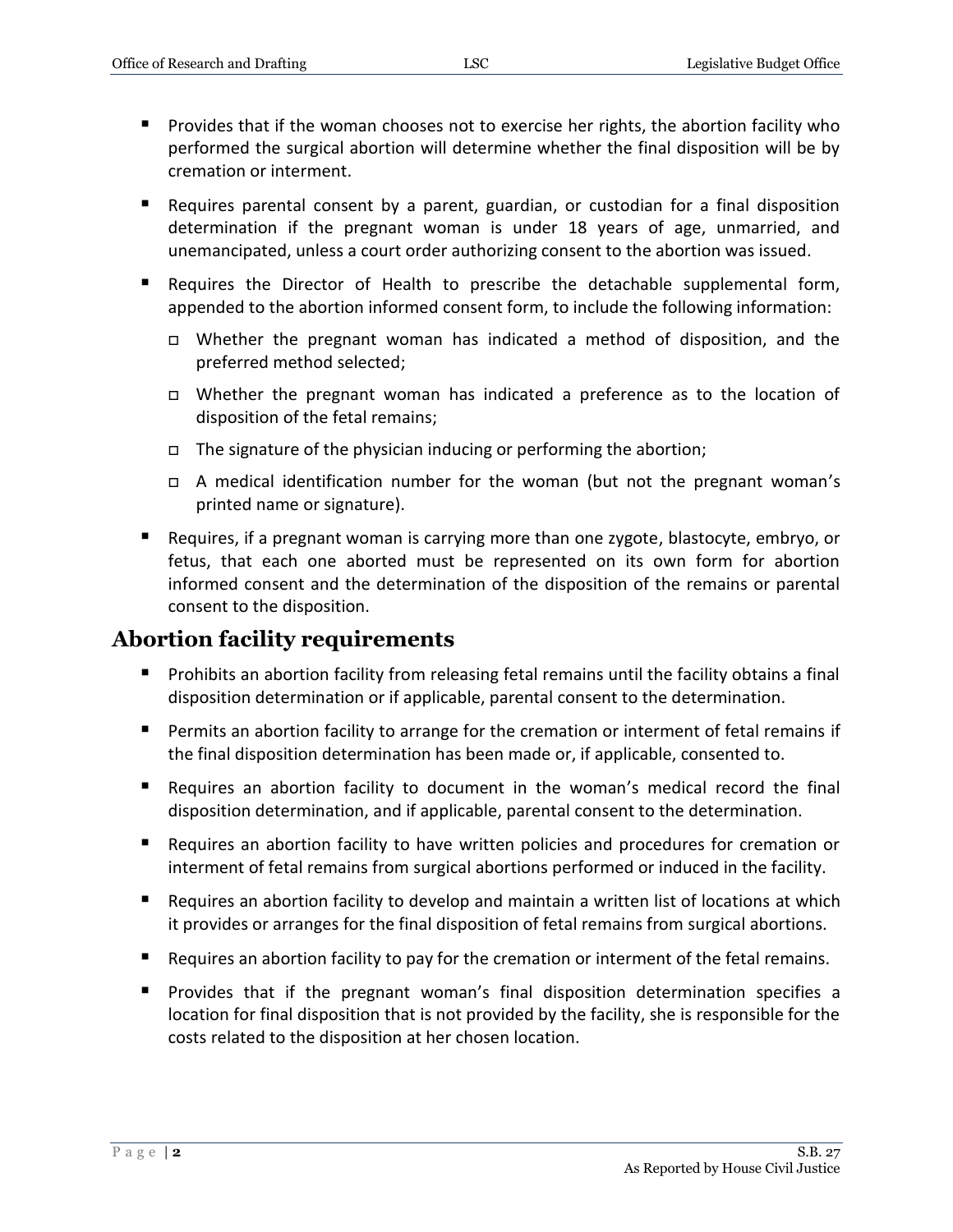## **Abortion informed consent expansion**

 Expands abortion informed consent requirements with respect to the 24-hour preabortion physician meetings and the consent forms to include zygote and blastocyte abortions.

## **Abortion report**

- Requires the attending physician for the abortion, when completing an individual "abortion report" required under continuing law to include the method of final disposition of the fetal remains from a surgical abortion.
- Expands the individual abortion report and annual abortion report to require a physician to report on the number of zygotes, blastoctyes, embryos, and fetuses aborted and the number for each woman, rather than just the number of abortions under current law.
- Requires an abortion facility to maintain evidentiary documentation demonstrating the date and method of the disposition of all fetal remains from abortions performed or induced there.

# **Additional provisions regarding cremation**

 Requires the cremation of fetal remains from a surgical abortion to be performed in a crematory facility subject to state regulation.

#### **Rules**

- Requires the Director to adopt rules necessary to carry out the bill's provisions within 90 days of the effective date, including rules that prescribe the following:
	- □ The notification form informing the pregnant woman of the right to determine the final disposition of fetal remains and the available methods and locations for such disposition;
	- The parental consent form;
	- A detachable supplemental form to the abortion informed consent form on which a pregnant woman is to make a final disposition determination;
	- Procedures to complete the detachable supplemental form a reasonable time after a medical emergency or necessity has ended, when the emergency or necessity prevented the form's completion.

# **Prohibitions and penalty**

- **Prohibits any person from failing to comply with the bill's requirements regarding** disposition of fetal remains.
- **Prohibits an operator of a crematory facility from (1) disposing of, (2) arranging for the** disposal of, or (3) arranging for the transfer and subsequent disposal of cremated fetal remains in a manner other than the following:
	- $\Box$  Placing them in a grave, crypt, or niche;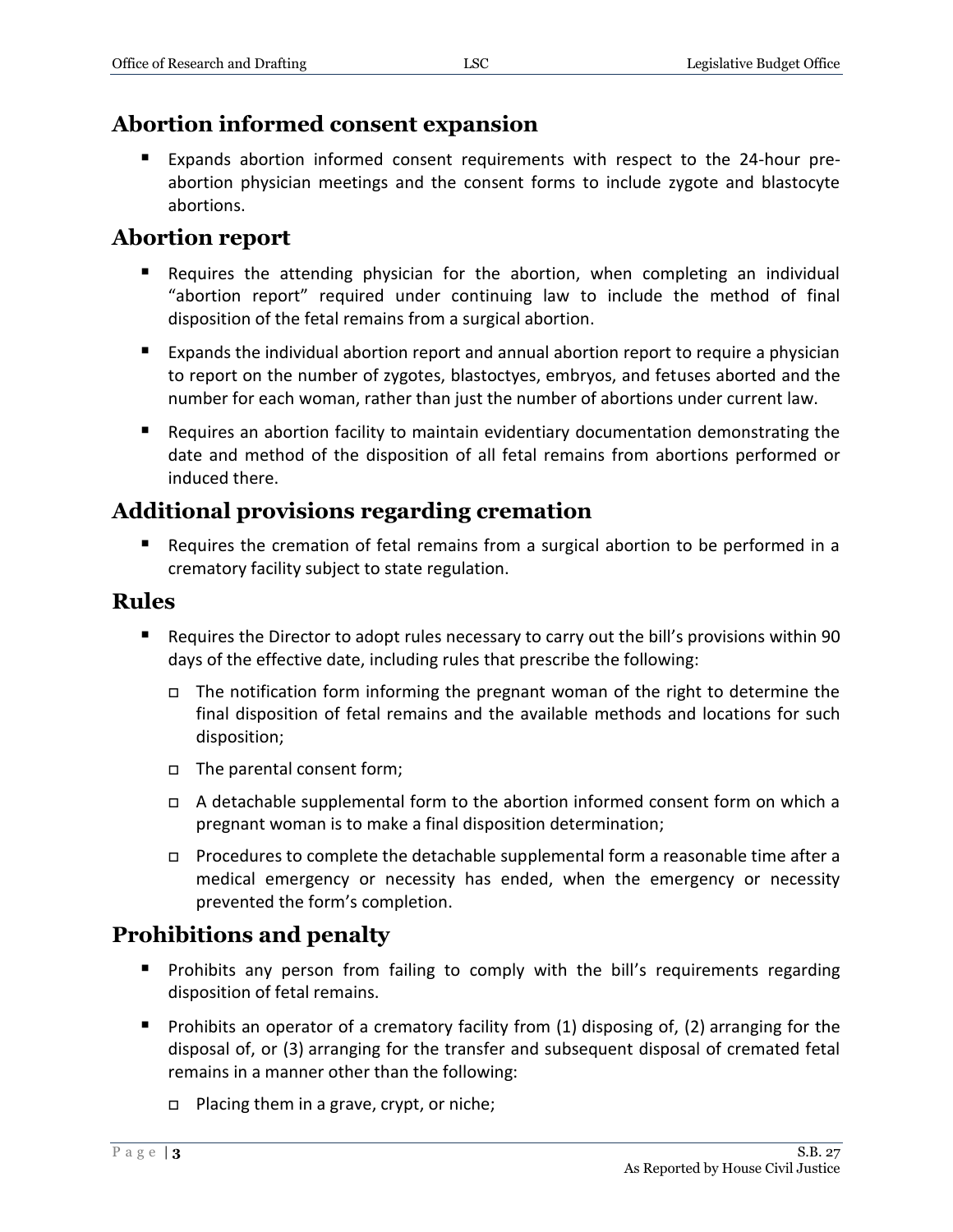- $\Box$  Scattering them in any dignified manner, including in a memorial garden, at sea, by air, or at a cemetery scattering ground;
- Any other lawful manner.
- **Prohibits a crematory operator from cremating the fetal remains without receiving a** copy of a properly executed supplemental detachable form to abortion informed consent.
- **Provides that a person who knowingly violates the prohibitions is guilty of failure to** dispose of fetal remains humanely, a misdemeanor of the first degree.

#### **Delayed enforcement**

 Delays the application of the bill's prohibitions until the Director adopts the rules required under the bill.

#### **Immunity**

- **Provides that a woman who has a surgical abortion is not guilty of failure to dispose of** fetal remains humanely if the fetal remains are not disposed of in compliance with the bill's cremation or interment provisions.
- **Provides that a person who buries or cremates fetal remains from a surgical abortion is** not liable for or subject to damages in a civil action, prosecution in a criminal proceeding, or professional disciplinary action related to the disposal of fetal remains if the person does all of the following:
	- □ Acts in good faith compliance with the bill's fetal remains disposition requirements;
	- Receives a copy of a properly executed detachable supplemental form to the abortion informed consent form;
	- $\Box$  Acts in furtherance of the final disposition of the fetal remains.
- Conditions the immunity granted to a person who buries or cremates fetal remains as described above on compliance with the continuing law requirements for fetal death certificates for the product of human conception of at least 20 weeks' gestation.

# **TABLE OF CONTENTS**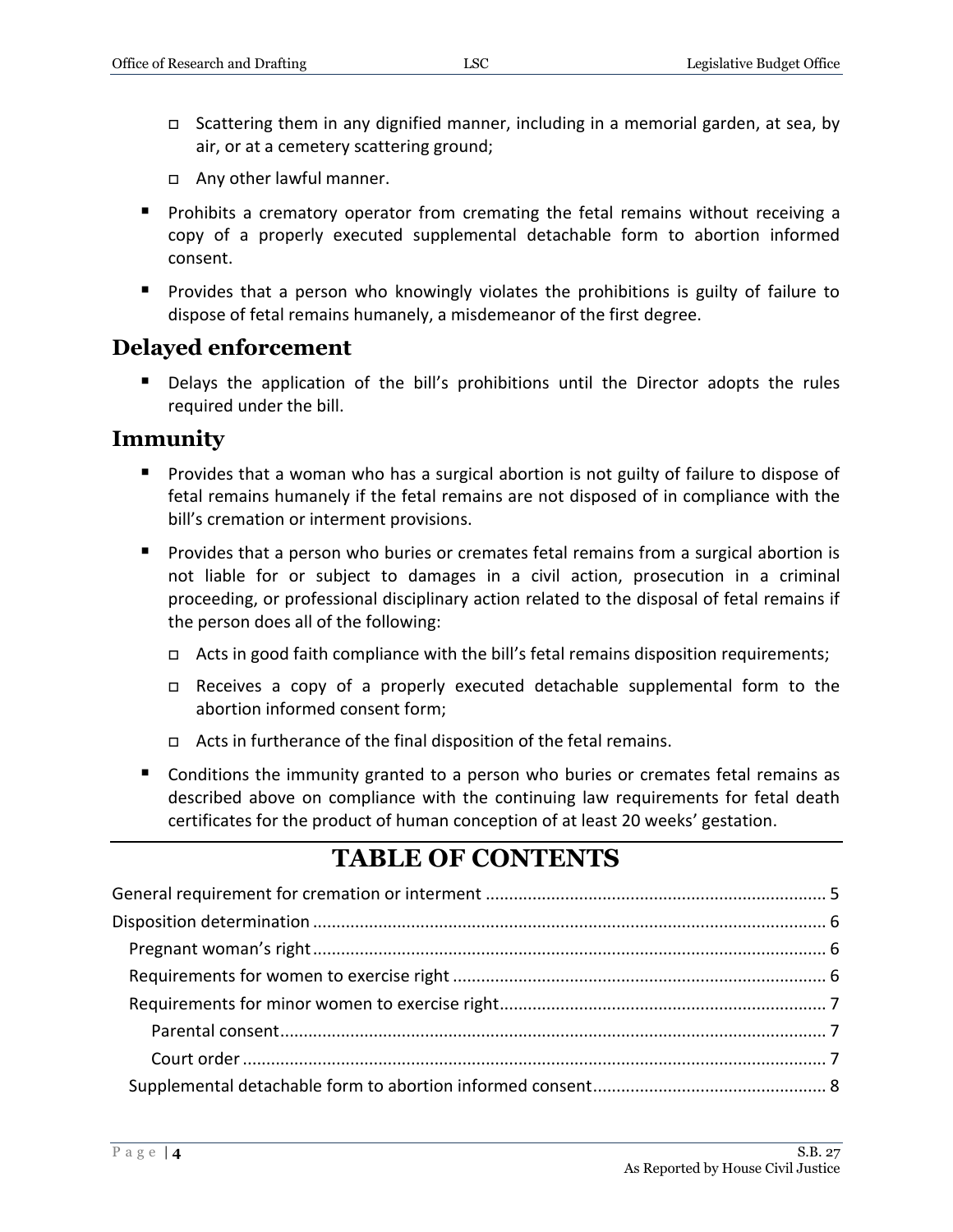# **DETAILED ANALYSIS**

# <span id="page-4-0"></span>**General requirement for cremation or interment**

The bill requires that the final disposition of fetal remains from a surgical abortion at an abortion facility be by cremation or interment. $1$ 

The bill defines "fetal remains" as the product of human conception that has been aborted. If a woman is carrying more than one zygote, blastocyte, embryo, or fetus, such as in the incidence of twins or triplets, each zygote, blastocyte, embryo, or fetus, or any of its parts that is aborted, is a separate product of human conception that has been aborted. Under

 $1 R.C. 3726.02.$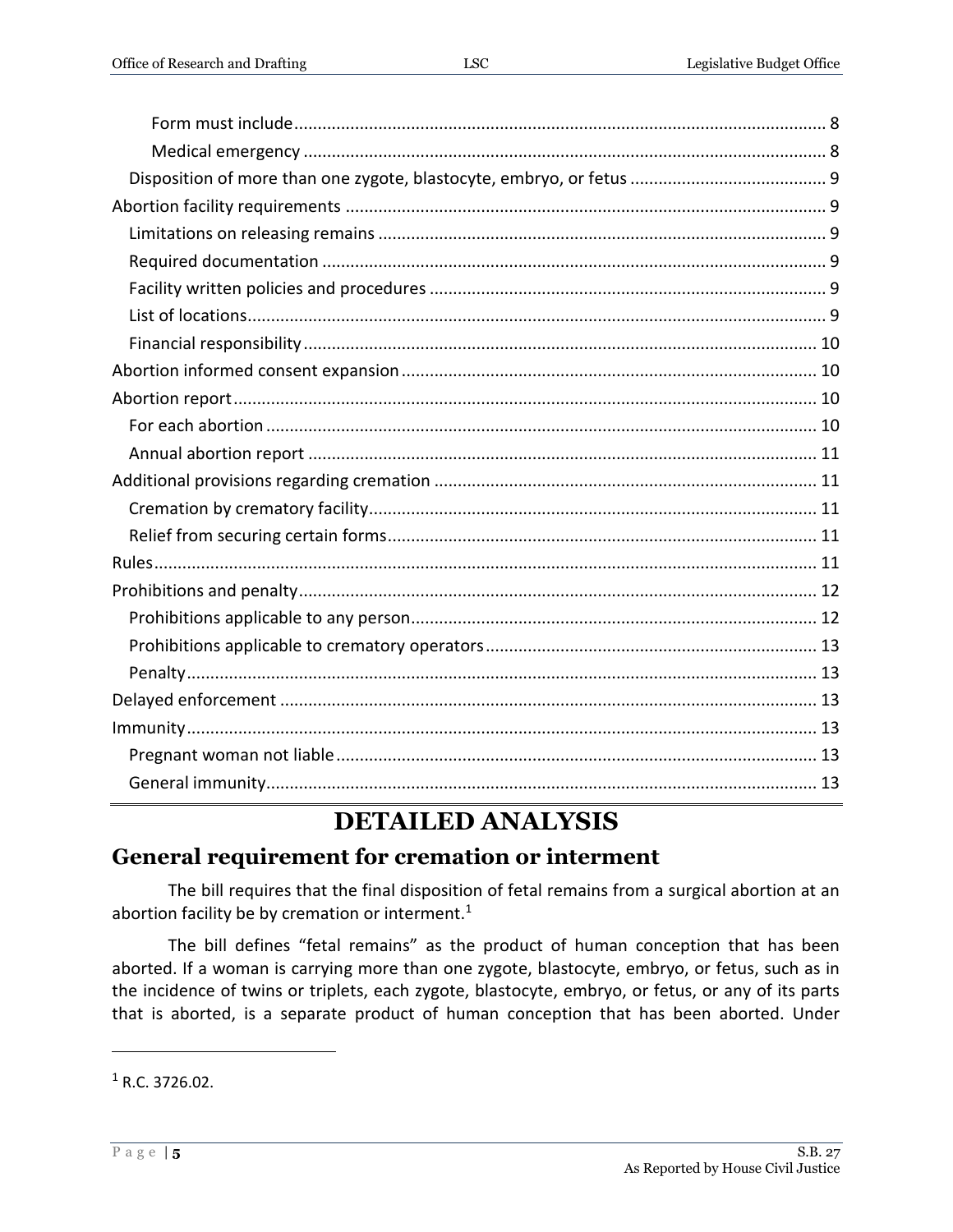continuing law, "abortion" means the purposeful termination of a human pregnancy by any person, including the pregnant woman herself, with an intention other than to produce a live birth or to remove a dead fetus or embryo.<sup>2</sup>

The bill defines "abortion facility" as a facility in which abortions are induced or performed that is an ambulatory surgical facility or any other facility in which abortion is legally provided.<sup>3</sup> Ambulatory surgical facilities are those that provide outpatient surgery or anesthesia, both of which (1) function separately from a hospital's inpatient surgical services and from private physician, podiatrist, and dentist offices, and (2) are in a building distinct from another that provides inpatient care.<sup>4</sup> "Interment" means the burial or entombment of fetal remains.<sup>5</sup> "Cremation" means the technical process of using heat and flame to reduce human or animal remains to bone fragments or ashes or any combination thereof. "Cremation" includes processing and may include the pulverization of bone fragments.<sup>6</sup>

# <span id="page-5-0"></span>**Disposition determination**

#### <span id="page-5-1"></span>**Pregnant woman's right**

The bill grants a pregnant woman who has a surgical abortion the right to determine the following, regarding the fetal remains:

- 1. Whether the final disposition shall be by cremation or interment; and
- 2. The final location for the final disposition.

The bill requires that a pregnant woman who has a surgical abortion be provided with a notification form informing the pregnant woman of the right to determine the final disposition of fetal remains and the available methods and locations for such disposition.<sup>7</sup>

#### <span id="page-5-2"></span>**Requirements for women to exercise right**

To exercise the final disposition right, a pregnant woman must express the determination in writing, using a form prescribed by the Director of Health (see "**Supplemental detachable form to abortion informed consent**," below).

If the woman does not desire to exercise the final disposition right, the bill requires the abortion facility to determine whether final disposition will be by cremation or interment.<sup>8</sup>

 $2$  R.C. 3726.01(C); R.C. 2919.11, not in the bill.

 $3$  R.C. 3726.01(A).

<sup>4</sup> R.C. 3702.30, not in the bill.

 $5$  R.C. 3726.01(D).

 $6$  R.C. 3726.01(B); R.C. 4717.01, not in the bill.

 $<sup>7</sup>$  R.C. 3726.03.</sup>

 $8$  R.C. 3726.04(A)(2).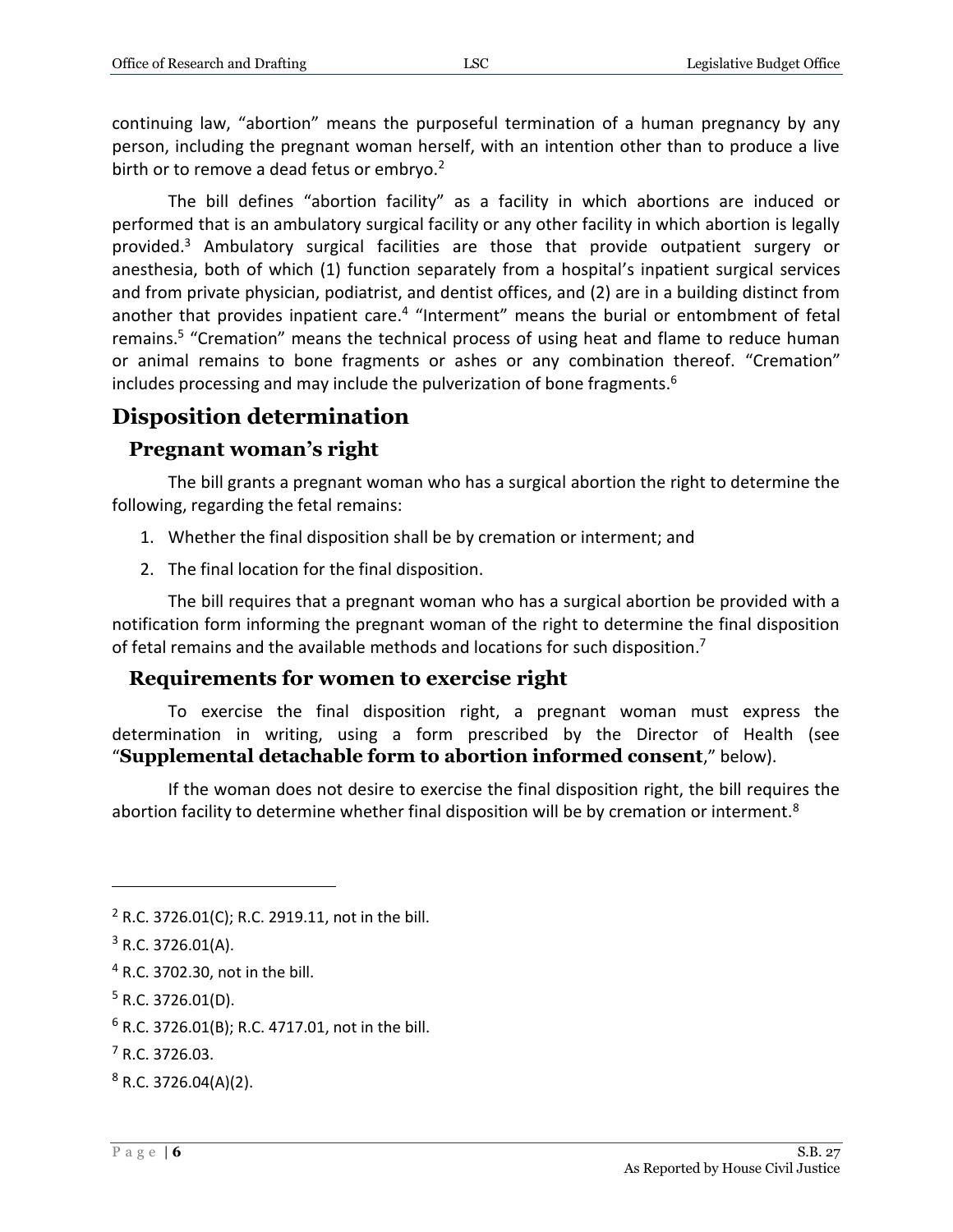#### <span id="page-6-0"></span>**Requirements for minor women to exercise right**

Under the bill, a pregnant woman who is under 18, unmarried, and unemancipated may exercise the final disposition right by using the detachable supplemental form to the abortion informed consent form (see "**Supplemental detachable form to abortion informed consent**," below), if she also obtains parental consent or a court has issued an order authorizing the abortion without parental consent.

#### **Parental consent**

<span id="page-6-1"></span>The bill requires that the parental consent must be made in writing using a form prescribed by the Director of Health. The bill permits parental consent to be made by one of the woman's parents, guardian, or custodian.<sup>9</sup>

#### **Court order**

<span id="page-6-2"></span>The bill also provides that parental consent to a final disposition is not required if the abortion was authorized by a court without parental consent.<sup>10</sup> Under continuing law, a pregnant woman who is under 18, unmarried, and unemancipated generally needs consent of a parent, guardian, or custodian for her abortion. But, the minor may seek a court order authorizing the minor to consent, or the court to consent on behalf of the minor, to the abortion. Under continuing law there are two court processes for a minor to use to obtain an abortion without parental consent, with some confusion as to which one applies. $^{11}$  The bill addresses the confusion by permitting consent under either one.

Under one judicial process, if one or both of the following applies to the minor, a juvenile court may authorize the minor to consent to the abortion:

- 1. She is sufficiently mature and well enough informed to intelligently decide whether to have an abortion without the notification of her parents, guardian, or custodian;
- 2. That one or both of her parents, her guardian, or her custodian was engaged in a pattern of physical, sexual, or emotional abuse against her, or that the notification of her parents, guardian, or custodian otherwise is not in her best interest.<sup>12</sup>

Under the other judicial process, if one or both of the following applies to the minor, a juvenile court may do one of the following:

 $\overline{a}$ 

 $12$  R.C. 2151.85(C) and 2919.12, neither in the bill.

 $9$  R.C. 3726.04(B)(1) and 3726.14(B).

<sup>10</sup> R.C. 3726.04(B)(2).

<sup>&</sup>lt;sup>11</sup> R.C. 2151.85(A), 2919.12, 2919.121(C), and 2919.122, not in the bill. Ohio law states that if the operation of R.C. 2919.121, one of the statutes providing for parental and judicial consent, is enjoined, then R.C. 2919.12(B), the other statute that provides for parental consent and refers to another judicial consent statute under R.C. 2151.85, applies in its place (R.C. 2919.122). A single provision of R.C 2919.121 was held unconstitutional. But, the court found that the unconstitutional provision was severable from the rest of the statute (see *Cincinnati Woman's Services v. Taft*, 468 F.3d 361).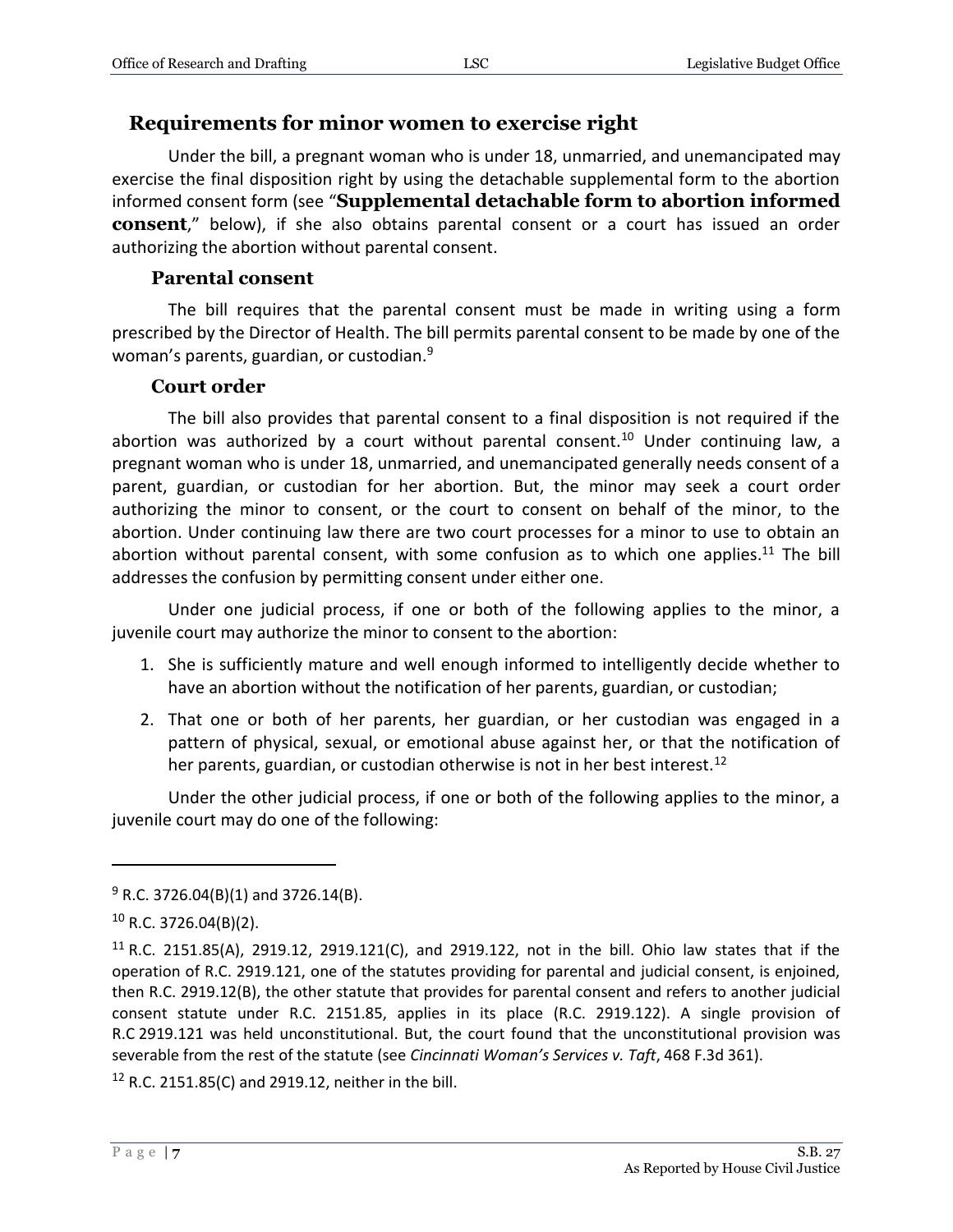- 1. Permit the minor to consent to the abortion if the court finds she is sufficiently mature and well enough informed to decide intelligently whether to have an abortion;
- 2. Give its consent to the abortion if it is in her best interests.<sup>13</sup>

#### <span id="page-7-0"></span>**Supplemental detachable form to abortion informed consent**

The bill appends the final disposition determination to the abortion informed consent requirements under current law. Under continuing law, a woman must sign a form consenting to the abortion and certifying that she received certain information and materials and that she consents to the particular abortion voluntarily, knowingly, intelligently, and without coercion. The bill adds that she must, if the abortion is to be performed or induced surgically, also certify, the following: <sup>14</sup>

- That she has been provided with the notification form informing her of the right to determine the final disposition of fetal remains and the available methods and locations for such disposition; and
- That, if she desires to exercise her right to make a final disposition, she has completed the final disposition determination using a supplemental detachable form.

#### **Form must include**

<span id="page-7-1"></span>The bill requires the Director of Health to prescribe the detachable supplemental form to meet the following requirements:

- Indicates whether the pregnant woman indicated a preference for the method of disposition of the fetal remains and the preferred method selected;
- Indicates whether the pregnant woman indicated a preference for the location of disposition of the fetal remains;
- **Provides for the signature of the physician who is to perform or induce the abortion;**
- **Provides for a medical identification number for the pregnant woman but does not** provide for the pregnant woman's printed name or signature.<sup>15</sup>

#### **Medical emergency**

<span id="page-7-2"></span>The bill also requires the Director to prescribe procedures for when a medical emergency or medical necessity prevents the pregnant woman from completing the detachable supplemental form. The procedures must provide for completion of the form a reasonable time after the medical emergency or medical necessity has ended.<sup>16</sup>

<sup>13</sup> R.C. 2919.121(C)(3), not in the bill.

 $14$  R.C. 2317.56(B)(4)(c) and (d).

 $15$  R.C. 3726.14(C)(1).

 $16$  R.C. 3726.14(C)(2).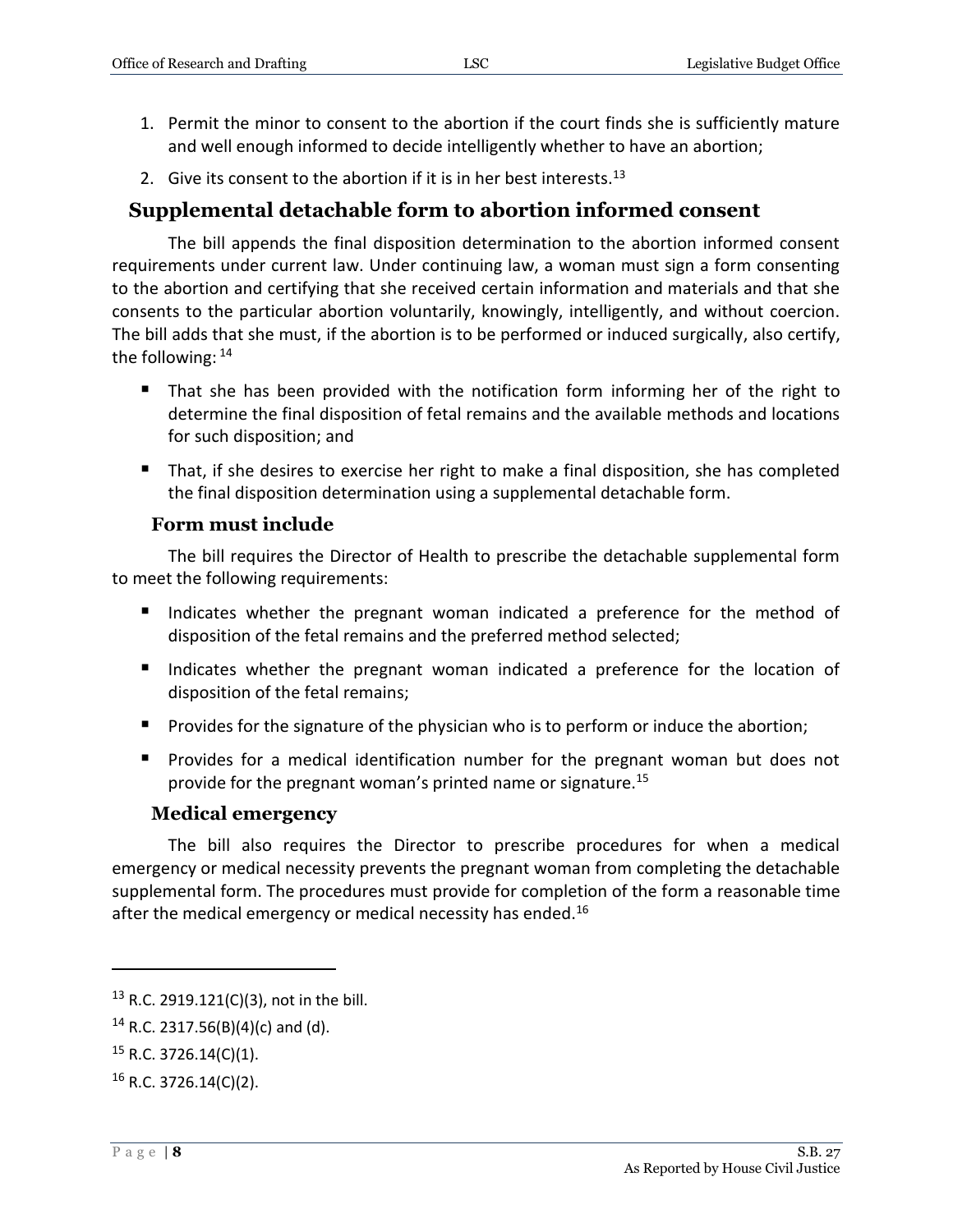#### <span id="page-8-0"></span>**Disposition of more than one zygote, blastocyte, embryo, or fetus**

The bill requires a pregnant woman carrying more than one zygote, blastocyte, embryo, or fetus, who desires to exercise her right to determine disposition of the remains, to complete a detachable supplemental form to the abortion informed consent form for each zygote, blastocyte, embryo, and fetus that will be aborted. If parental consent to the determination is required (as described above), the pregnant woman obtaining the consent must use one consent for each zygote, blastocyte, embryo, and fetus.<sup>17</sup> A disposition determination form that covers more than one zygote, blastocyte, embryo, or fetus is invalid.<sup>18</sup>

### <span id="page-8-1"></span>**Abortion facility requirements**

#### <span id="page-8-2"></span>**Limitations on releasing remains**

Under the bill, an abortion facility is prohibited from releasing the fetal remains from a surgical abortion, or arranging for their cremation or interment, until it obtains a final disposition determination and, if applicable, parental consent.<sup>19</sup>

#### <span id="page-8-3"></span>**Required documentation**

The bill requires an abortion facility to document in the pregnant woman's medical record the final disposition determination made, and if applicable, the parental consent for the disposition determination.<sup>20</sup> A facility also must maintain evidentiary documentation demonstrating the date and method of the disposition of all fetal remains from surgical abortions performed or induced in the facility. $21$ 

#### <span id="page-8-4"></span>**Facility written policies and procedures**

The bill requires an abortion facility to have written policies and procedures for cremation or interment of fetal remains from surgical abortions performed or induced in its facility.<sup>22</sup>

#### <span id="page-8-5"></span>**List of locations**

An abortion facility must also develop and maintain a written list of locations at which it provides or arranges for the final disposition of fetal remains from surgical abortions.<sup>23</sup>

- $21$  R.C. 3726.11.
- <sup>22</sup> R.C. 3726.12.
- <sup>23</sup> R.C. 3726.13.

 $17$  R.C. 3726.041.

<sup>18</sup> R.C. 3726.042.

<sup>19</sup> R.C. 3726.05.

<sup>20</sup> R.C. 3726.10.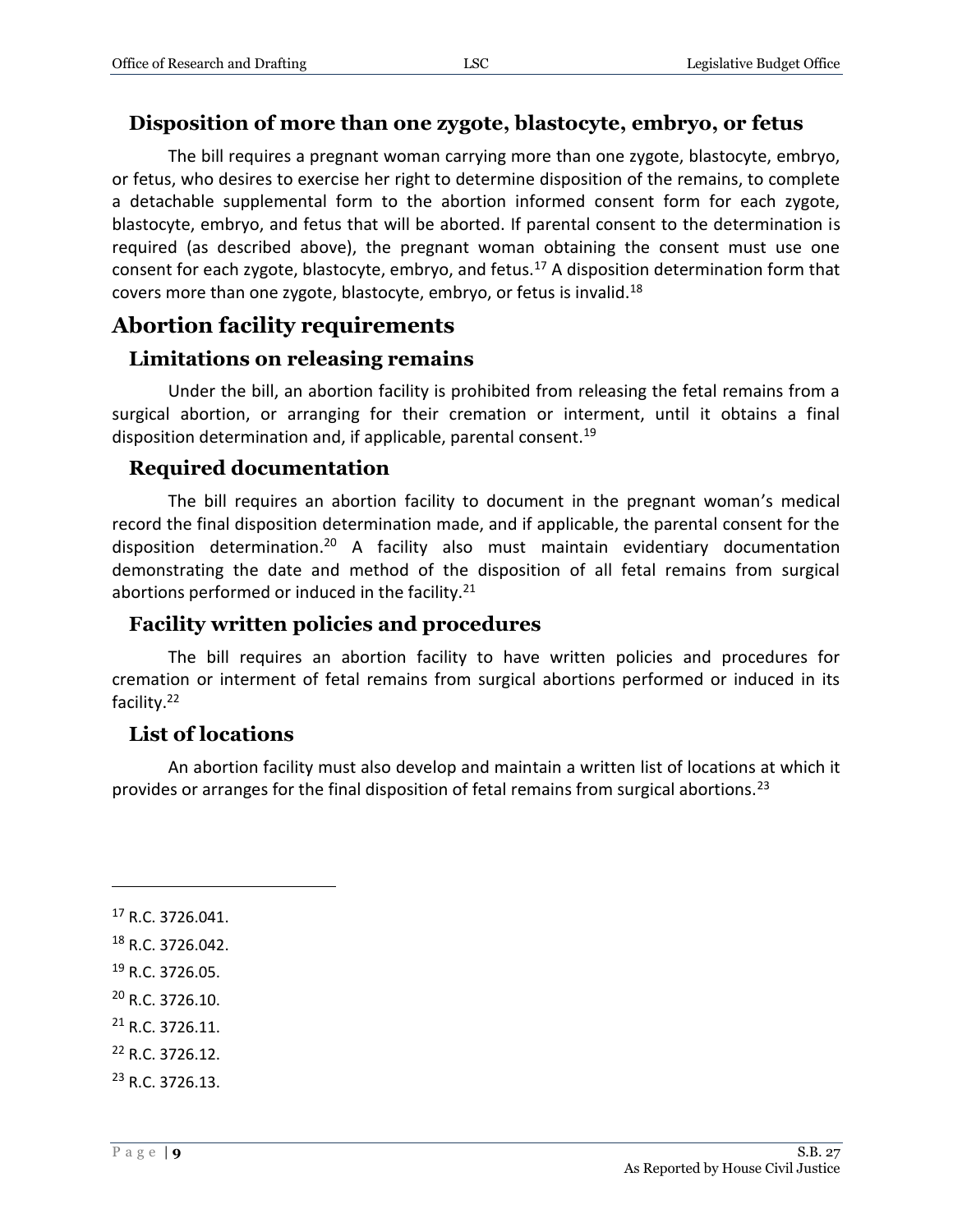#### <span id="page-9-0"></span>**Financial responsibility**

Under the bill, an abortion facility must pay for the cremation or interment of fetal remains from a surgical abortion performed at that facility. However, if the disposition determination identifies a location for final disposition other than one provided by the abortion facility, the pregnant woman is responsible for the costs related to the final disposition of the fetal remains at her chosen location.<sup>24</sup>

#### <span id="page-9-1"></span>**Abortion informed consent expansion**

The bill makes the following changes to the law governing abortion informed consent:

- Requires a physician, 24 hours before abortion inducement or performance, to meet with the pregnant woman and to also inform her of the probable gestational age of the zygote or blastocyte to be aborted. Current law only requires that information to be provided about an embryo or fetus. The probable gestational age is the age at the time of the meeting, in the judgment of the physician, with reasonable probability.<sup>25</sup>
- Requires the physician performing or inducing the abortion, 24 hours before the abortion, to meet with the pregnant woman to inform her that the family planning and gestational development material given to her at the meeting also describes the zygote or blastocyte. Current law only requires that information to be provided about an embryo or fetus.<sup>26</sup>
- Requires the abortion informed consent form, including the detachable supplemental form to the abortion informed consent form, to be completed for each zygote, blastocyte, embryo, or fetus to be aborted and requires the pregnant woman to sign each one.<sup>27</sup>

# <span id="page-9-2"></span>**Abortion report**

#### <span id="page-9-3"></span>**For each abortion**

The bill requires the attending physician for a surgical abortion, when completing an "abortion report" under continuing law, to also include the method of final disposition of the fetal remains. Additionally, the bill amends the report requirements to specify gestational stages. For example, a physician must report the number of zygotes, blastocytes, embryos, or fetuses a woman has previously aborted, rather than current law of simply the number of abortions. Under continuing law, this report must be completed for each abortion the physician performs. The report must be confidential and not contain the woman's name.<sup>28</sup>

<sup>24</sup> R.C. 3726.09.

<sup>&</sup>lt;sup>25</sup> R.C. 2317.56(A)(3) and (B)(1)(b).

<sup>26</sup> R.C. 2317.56(B)(2)(c).

 $27$  R.C. 2317.56(B)(4)(c).

<sup>28</sup> R.C. 3701.79(C).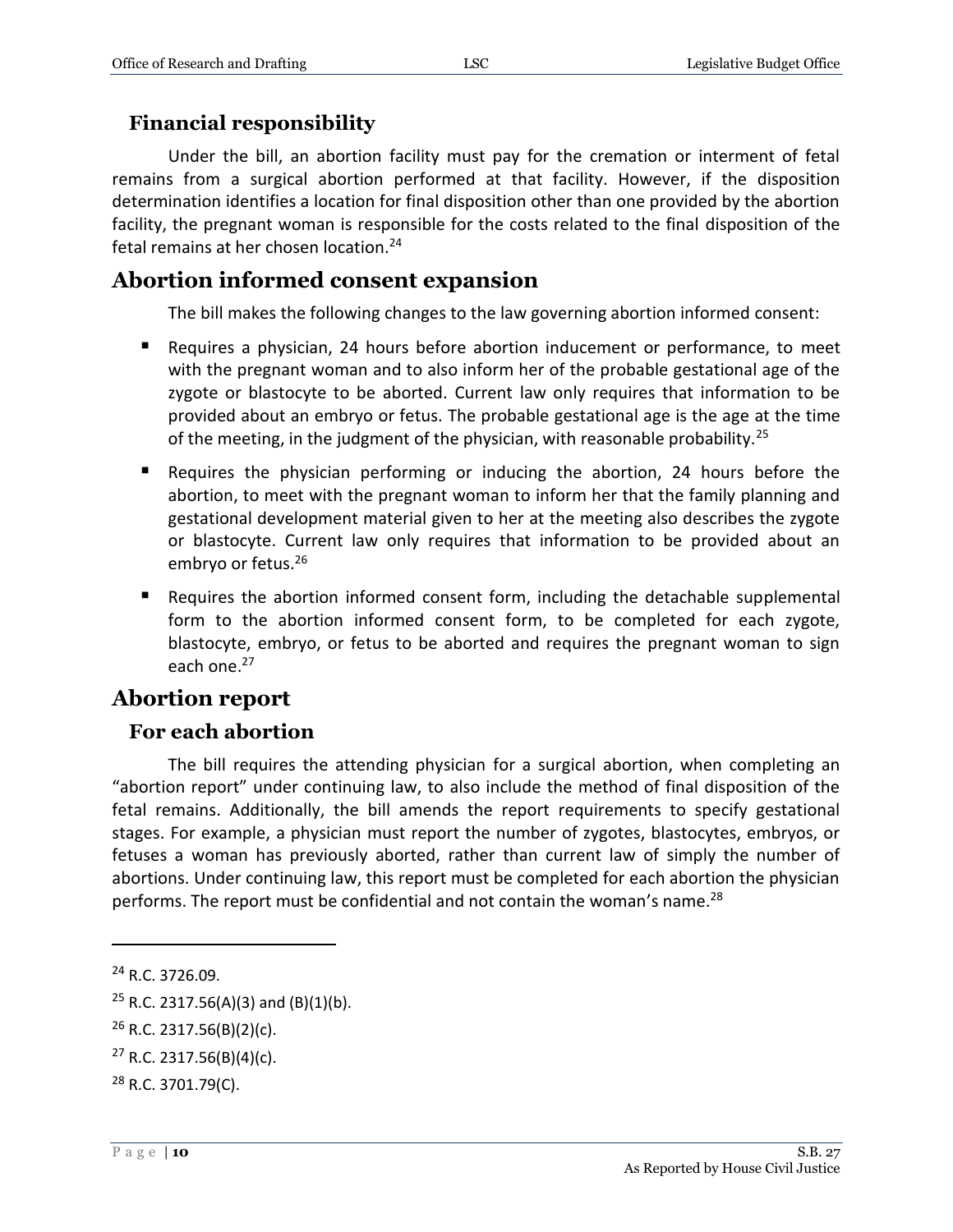#### <span id="page-10-0"></span>**Annual abortion report**

Not later than October 1 of each year, the Department must issue an annual report of the abortion data reported for the previous calendar year. The bill requires that the annual report include the total number of zygotes, blastocytes, embryos, or fetuses that were aborted, rather than the current law requirement of simply the total number of abortions. The bill also requires, regarding the continuing law requirement of sorting information in the report regarding the number of abortions performed, that the information be sorted by the number of zygotes, blastocytes, embryos, or fetuses previously aborted by the woman on whom the abortion was performed (instead of the current law requirement that the sorting be of the number of abortions performed on the woman).<sup>29</sup>

# <span id="page-10-1"></span>**Additional provisions regarding cremation**

#### <span id="page-10-2"></span>**Cremation by crematory facility**

The bill requires that the cremation of fetal remains from a surgical abortion at an abortion facility must be performed in a crematory facility, in compliance with R.C. Chapter 4717.<sup>30</sup>

R.C. Chapter 4717 contains the professional regulations for crematory facilities. A "crematory facility" is defined as the physical location at which a cremation chamber is located and the cremation process takes place. "Crematory facility" does not include an infectious waste incineration facility for which a license is held under Ohio law governing Hazardous and Solid Wastes, or a solid waste incineration facility for which a license is held under that law and is also authorized to treat infectious wastes, in connection with the incineration of body parts other than dead human bodies that were donated to science for purposes of medical education or research.<sup>31</sup>

#### <span id="page-10-3"></span>**Relief from securing certain forms**

The bill provides that a crematory operator that cremates fetal remains for an abortion facility is not required to secure a death certificate, burial or burial-transit permit, or a cremation authorization form to cremate fetal remains.<sup>32</sup>

#### <span id="page-10-4"></span>**Rules**

 $\overline{a}$ 

The bill requires the Director of Health, in accordance with the Administrative Procedure Act (R.C. Chapter 119), to adopt certain rules necessary to carry out the bill's fetal remains

 $29$  R.C. 3701.79(I)(1).

 $30$  R.C. 3726.02(B).

<sup>31</sup> R.C. 3726.02(C); R.C. 4717.01(K), not in the bill.

<sup>32</sup> R.C. 4717.271(B) and 3726.15.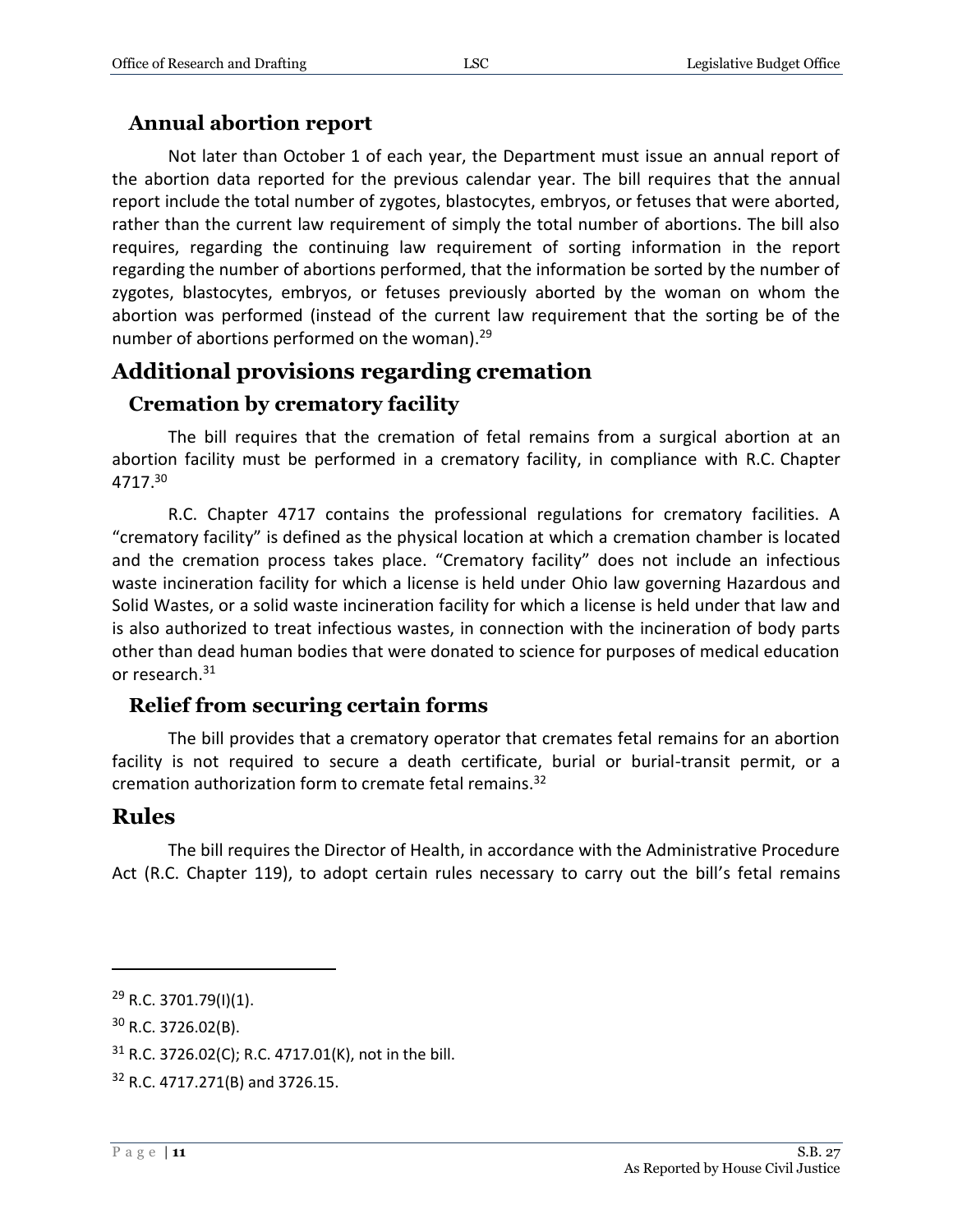disposition provisions, not later than 90 days after the bill's effective date. Specifically, the Director must adopt rules that prescribe the following:<sup>33</sup>

- The notification form informing pregnant women who seek surgical abortions of the following:
	- $\Box$  The right to determine final disposition of fetal remains;
	- $\Box$  The available options for locations and methods for the disposition of fetal remains.
- The parental consent form;
- The detachable supplemental form to the abortion informed consent form;
- **Procedures for subsequent completion of the detachable supplemental form in cases of** medical emergency or necessity.

Under current law, the Director must adopt rules relating to abortions and the humane disposition of the product of human conception. The bill requires these rules to be consistent with the bill's requirements for cremation and interment.<sup>34</sup>

# <span id="page-11-0"></span>**Prohibitions and penalty**

#### <span id="page-11-1"></span>**Prohibitions applicable to any person**

The bill prohibits any person from failing to comply with the following provisions:  $35$ 

- The requirement that final disposition of fetal remains from a surgical abortion must be by cremation or interment;
- The requirement that cremation of fetal remains must be in a crematory facility, in compliance with R.C. Chapter 4717 (including compliance with the prohibitions applicable to crematory operators discussed below);
- The limitation that an abortion facility may not release fetal remains, or arrange for their cremation or interment, until it obtains a final disposition determination made, and if applicable, the parental consent.
- The requirement that an abortion facility must document in the pregnant woman's medical record the final disposition determination made, and if applicable, the parental consent made.
- **The requirement that an abortion facility must maintain evidentiary documentation** demonstrating the date and method of the disposition of all fetal remains.

<sup>33</sup> R.C. 3726.14.

<sup>34</sup> R.C. 3701.341.

 $35$  R.C. 3726.99(A).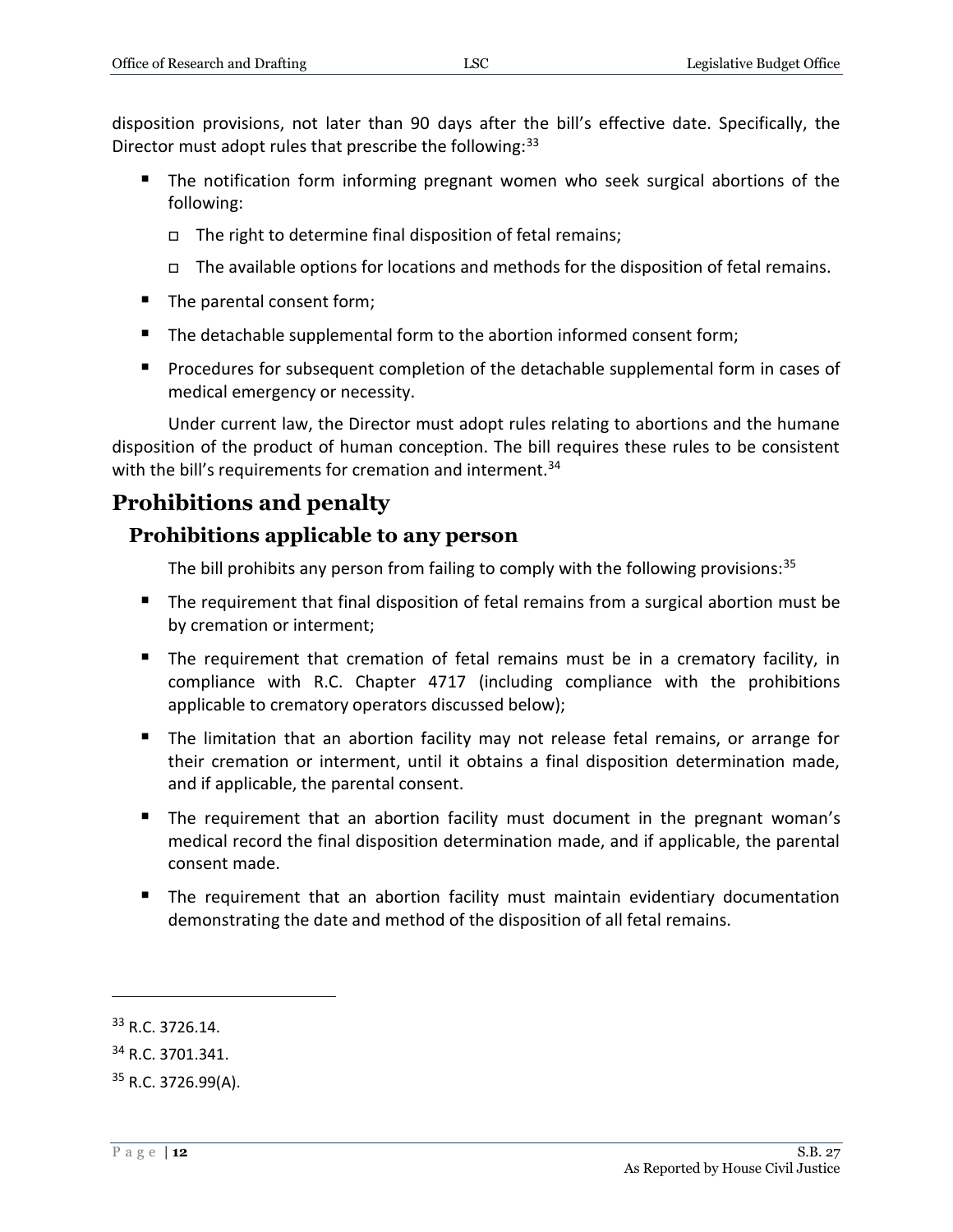#### <span id="page-12-0"></span>**Prohibitions applicable to crematory operators**

The bill prohibits a crematory operator that cremates fetal remains (for an abortion facility regulated by the bill) from disposing, arranging for disposal, or arranging for the transfer for disposal of the cremated fetal remains if the disposal is by means other than:

- **Placing them in a grave, crypt, or niche;**
- Scattering them in any dignified manner, including a memorial garden, at sea, by air, or at a cemetery scattering ground; or
- Any other lawful manner.<sup>36</sup>

The bill also prohibits such a crematory operator from cremating those remains without receiving a copy of a properly executed supplemental detachable form to abortion informed consent (see **"Supplemental detachable form to abortion informed consent**,**"** above $).^{37}$ 

#### <span id="page-12-1"></span>**Penalty**

Whoever knowingly violates any of the above prohibitions is guilty of failure to dispose of fetal remains humanely, a misdemeanor of the first degree.<sup>38</sup>

### <span id="page-12-2"></span>**Delayed enforcement**

The bill provides that the prohibitions described under "**Prohibitions and penalty**" will not apply until the Director adopts the rules required under the bill.<sup>39</sup>

# <span id="page-12-3"></span>**Immunity**

#### <span id="page-12-4"></span>**Pregnant woman not liable**

The bill provides that a pregnant woman is not guilty of committing, attempting to commit, complicity in the commission of, or conspiracy in the commission of a violation of the bill's prohibition under "**Prohibitions and penalty**" (above), if she has a surgical abortion and the fetal remains are not disposed of in compliance with the bill's provisions for fetal remains disposition.<sup>40</sup>

#### <span id="page-12-5"></span>**General immunity**

The bill provides that a person who buries or cremates fetal remains from a surgical abortion is not liable for or subject to damages in a civil action, prosecution in a criminal

<sup>36</sup> R.C. 3726.02(B) and 4717.271(A)(2) to (4).

 $37$  R.C. 3726.02(B) and 4717.271(A)(1).

<sup>38</sup> R.C. 3726.99(B).

<sup>&</sup>lt;sup>39</sup> Section 3.

<sup>40</sup> R.C. 3726.95.